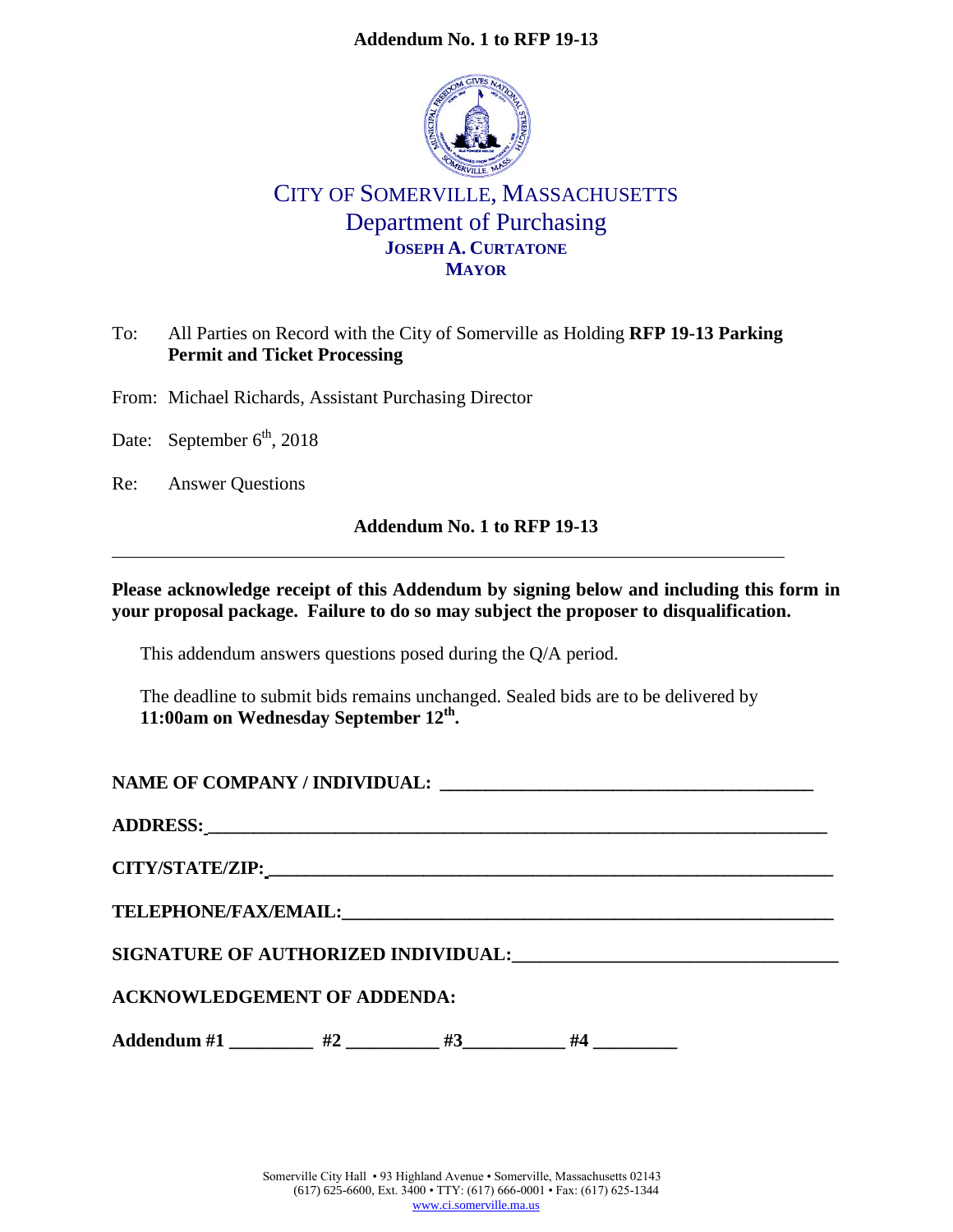# **QUESTIONS AND ANSWERS**

Q. Will a vendor's parent company 10-K Form or Annual Report suffice for this requirement? If so, given the size of the audited financial statements (more than 200 pages), can the vendor include the financial statement document only on the electronic version (CD-ROM or thumb drive)?

A. A 10-K Form or Annual Report will suffice in lieu of submitting a copy of a statement or opinion from an independent auditor indicating financial responsibility. Given the size of these documents, they may be included as a separate file on the electronic submission and do not need to be provided in hard copy.

Q. The Quality Requirements Form, Reference Form and Price Proposal Form do not include a signature element. Will the City amend these documents to include a signature element or should vendors include authorized official(s) signature at the bottom of each form's last page?

A. The Quality Requirements Form and Reference Form do not require a signature. The Price Proposal Form includes a signature block on the second page of the pricing section (page 84 of the PDF) that must be signed by the authorized signatory.

Q. Can Vendors include exceptions/clarifications to Appendix A – City's General Terms and Conditions within an additional section of the Non-Price (Technical) Proposal response?

A. Vendors may include exceptions to the City's General Terms and Conditions in a separate document. However, final acceptance of the contractual terms will be agreed upon after a contract has been awarded and prior to contract execution. Acceptance of requested revisions with the Vendor's proposal package does not bind the City to accept the revisions in the resulting contract.

Q. Provided all RFP text and formatting is preserved and all responses are readable, can Bidders use their own font types and sizes to provide our responses within our proposal responses (i.e., larger font size for paragraph headings or smaller font size for table text and graphic captions)?

A. Vendors may submit proposals including their own font styles, provided that the proposal is neat and legible.

Q. The RFP restricts page size to 8 ½ X 11 inch paper. For complex documents like Microsoft Project plans and architecture diagrams, may Bidders use larger paper folded down to 8  $\frac{1}{2}$  X 11 inch size?

A. Large documents are not desirable. The City will accept legal-sized paper folded over but requests larger documents referenced in the proposal and included digitally with the electronic submission.

Q. The RFP requires Bidders to respond using 12-point font. May Bidders use a smaller, still readable font for each of the following: a) headers and footers b) requirement text c) exhibits/figures/graphics d) tables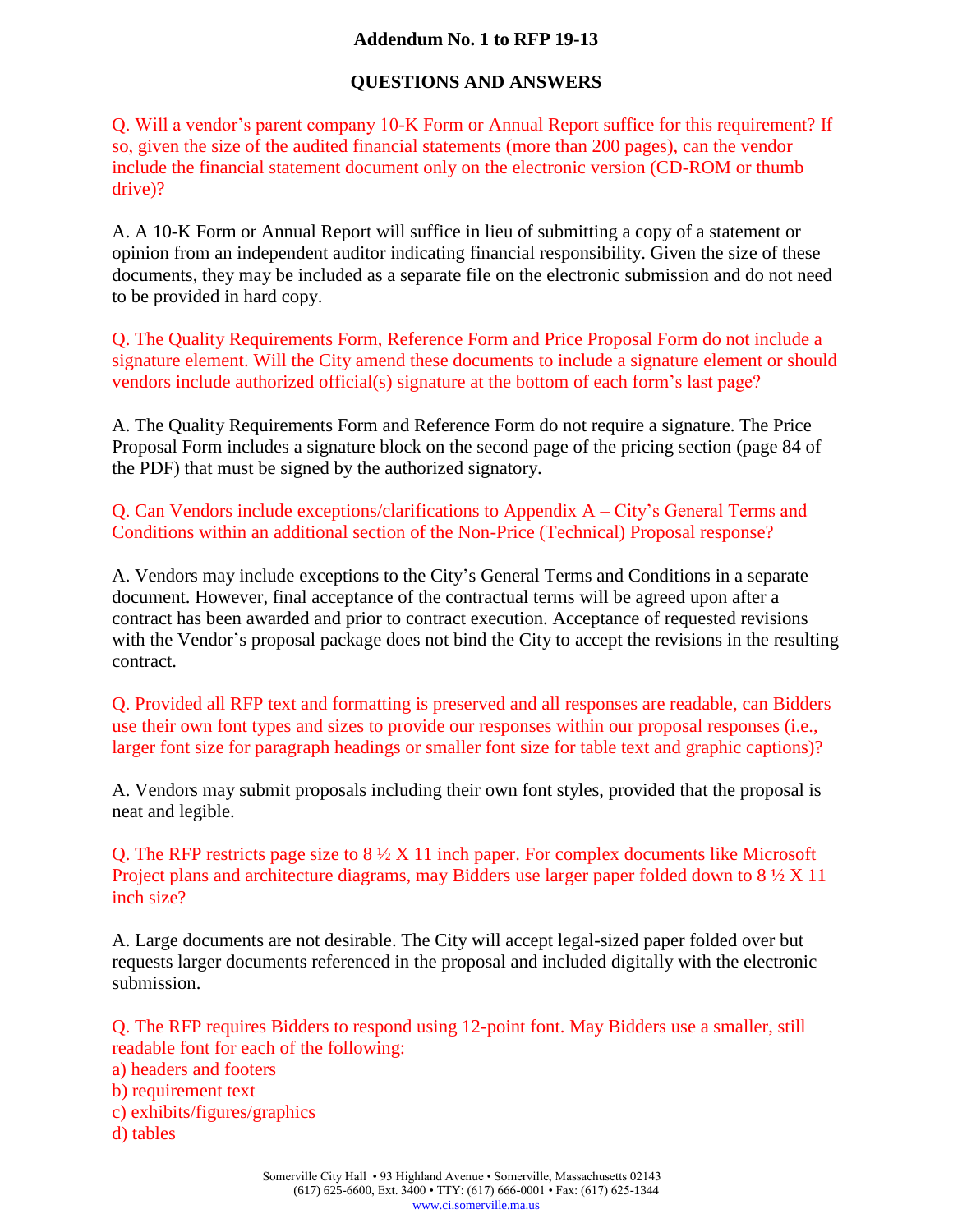A. Vendors may submit proposals including their own font sizes, provided that the proposal is neat and legible.

Q. Can Bidders number the pages by major section (i.e., A-1, B-1)?

A. Sections may be created, provided that they are clearly delineated and marked.

Q. Can Bidders exclude each of the following from the sequential numbering requirement:

- a) signed forms
- b) attachments
- c) tables of contents
- d) tabs

A. The above documents may be excluded from the numbering requirement.

Q. Would the City accept a new price per ticket that vendor would amortize over 30 months? However, the City would need to make a decision 3 months after award when picking an LPR solution.

A. The City does not understand this question.

Q. What are the City IT Department's network security requirements?

A. The Purchasing Department is unable to detail these requirements at this time but requests Vendors to be mindful of meeting basic network security levels to ensure the protection of sensitive financial and personal data.

Q. Will the City accept cloud based hosted systems (i.e. Microsoft Azure) that are outside of a vendor's "in house" data center?

A. Yes.

Q. Will prospective vendors be expected to provide cameras and software (ex. Skype) to hearing officers for this functionality?

A. Yes.

Q. Can the City clarify what is meant by "fuzzy word" searches on permit account records?

A. Permit account record searches must be able to accommodate partial word searches ex. a search of "HOL" would result in all words containing "HOL", such as Holbrooke, Holyoke, Holliston, etc.

Q. Microsoft Office is mentioned a few times in the section. What is the total number of licenses needed? Do you require Professional or Standard as the type of license?

A. Eight (8) Standard licenses will be required.

Q. Is Vulnerable Road User Ordinance form required to be filled out? We will not be using any